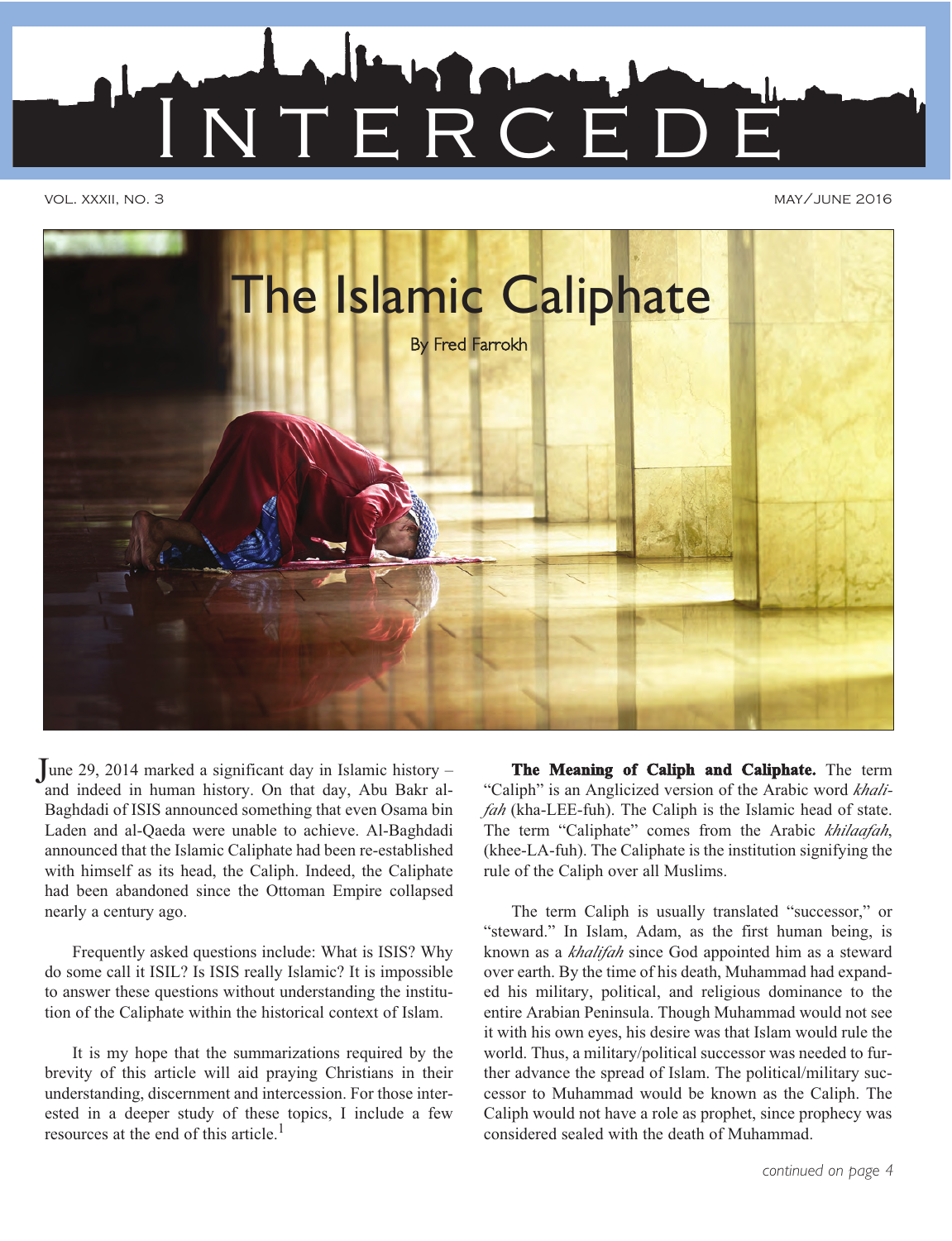

## **Until All Have Heard**

*How then, can they call on the one they have not believed in? And how can they believe in the one of whom they have not heard? –* Romans 10:14

Mark Brink International Director Global Initiative: Reaching Muslim Peoples



with iron poles pushing their way through a barbed-wire fence as security personnel in riot gear tried to stop them. A second story spoke of refugees sleeping in public squares and parks. They had no money for lodging and were begging for food. The refugee crisis that is enveloping Europe is being mirrored in several other places around the world. Desperate people are fleeing from war, political oppression, economic distress, and religious persecution. The human devastation is on the news every day. The majority of those fleeing are young men and children who are vulnerable to exploitation and radicalization.

Representatives from Global Initiative have just returned from the front lines of this refugee crisis. They've shared stories of how emotionally broken the refugees are and how open they are to the message of hope found only in the gospel of Christ. The overwhelming majority of refugees are coming from Muslim countries where they



I recently viewed a website article showing refugees armed have limited access to hearing the gospel, or receiving a copy of the Bible. The church now has an open door to reach Muslim refugees with the gospel of Jesus Christ. We must enter the open door in a timely manner or the opportunity will be lost. Will you pray for the refugee situation in Europe and specifically for the nations of Greece and Germany? Greece is the main entry point for refugees and Germany has received the highest number of refugees.

> This issue of *Intercede* deals with the religious ideology that is driving radical Islamic movements such as ISIS; an ideology that is behind much of the upheaval in the Muslim world. It is important to understand the ideology and spiritual darkness behind current events such as the spread of radical Islam, the upheaval in Syria and Iraq, and the resulting refugee crisis. Otherwise, we tend to relegate these events to just political and regional problems.

> I want to challenge you to watch world events through the discerning eye of the Holy Spirit, especially what is happening in the Middle East. Why? So that we may be able to understand the spiritual battle that is going on for the souls of humanity. This will lead us to respond with pinpoint intercession and discernment of how we might be involved in reaching the lost with the gospel of Jesus Christ. Our vision statement at Global Initiative is "Every Muslim must hear the truth about Jesus Christ." This is what thrusts us forward in our quest to equip the church to reach Muslims with the gospel of Jesus Christ. Paul admonishes to "be careful how you walk, not as unwise but as wise, making the most of (redeeming) your time, because the days are evil" (Eph. 5:15-16 NASB).

> Radical Islam has an agenda for world domination! But the good news is that there are many Muslims who are now open to receive the message of Christ. Our challenge is to engage them with love and boldness. Jesus said, "I will build my kingdom and the gates of hell shall not prevail against it" (Matt. 16:18). It is upon this confession of Christ that we boldly proclaim His salvation and intercede to bind the forces of darkness. Please stand with us in intercession and financial support as we partner together to take the message of salvation to the Muslim world.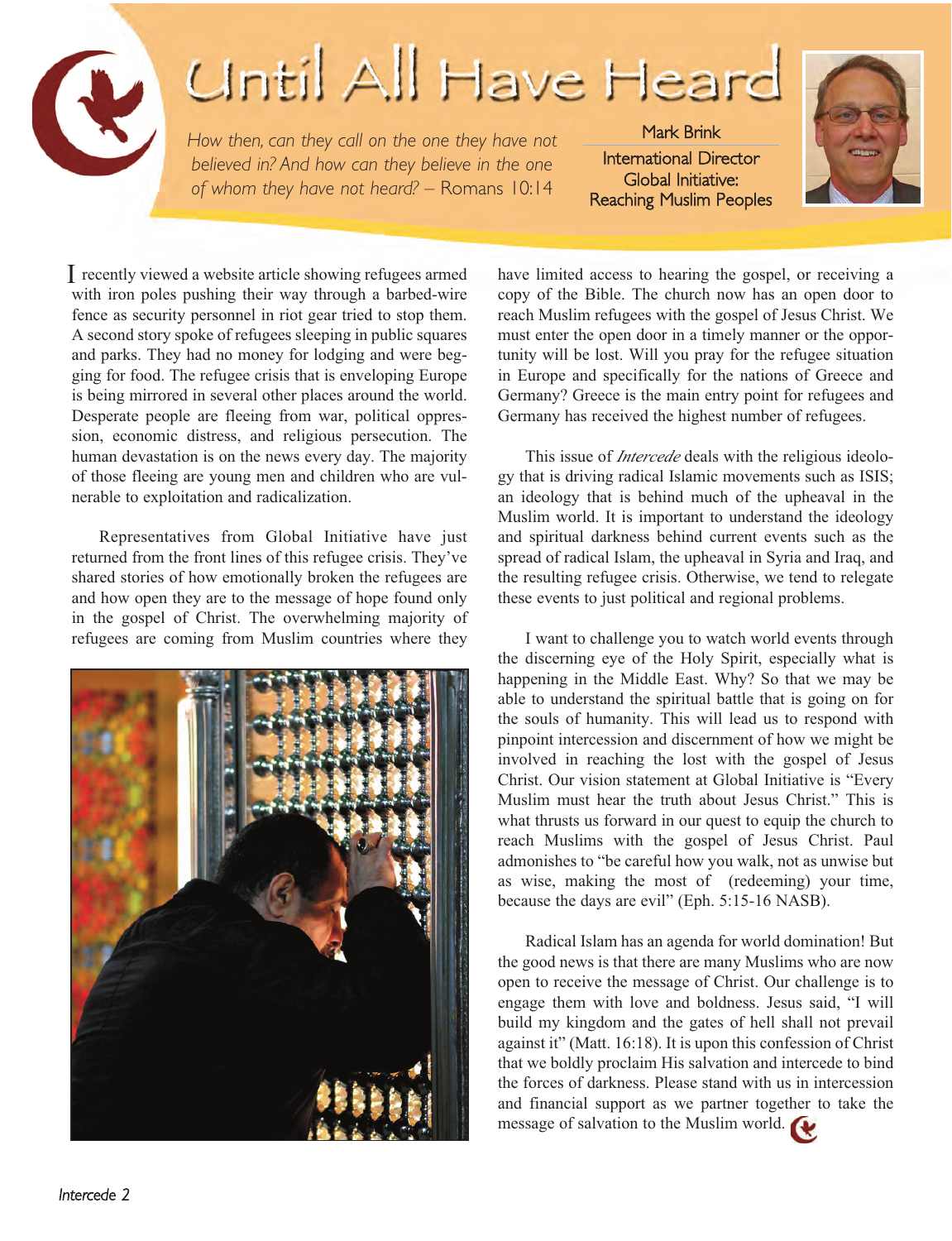

#### **Pastor Arrested Without Charges**

*South Sudan*

Sudanese authorities detained another church leader in the Khartoum area without charges. The whereabouts of pastor Philemon Hassan of Baptist Church Hai El Esbah-Khartoum North were unknown after personnel from Sudan's National Intelligence and Security Services (NISS) arrested him.

The pastor's wife urged Christians to pray for her husband as she does not know why he was detained. "Pray for him and our family," she said.

Several sources told *Morning Star News* that, prior to arresting the pastor, NISS officials had raided his home, scattered his belongings about the house and confiscated his laptop and documents. –– *Morning Star News*

#### **Hundreds Die in Attacks**

#### *Nigeria*

On the night of Feb 21, at least 500 people were killed in the mainly Christian area of Agatu in the central Benue state of Nigeria. The figure could rise higher – due to continuing violence and the fact that locals and relief workers cannot get full access to the area due to security concerns.

Eleven days after bands of Muslim Fulani nomads launched systematic attacks, they still occupied at least six villages they'd seized, confirm relief and media workers – the first who managed to reach the area. Local media report that spokespeople for the herdsmen's association told the police chief their action was provoked by the Agatu people killing "10,000" cows. –– *World Watch Monitor*

#### **Apostate Beaten, Ostracized**

*Uganda*

After Mohammed Nsera graduated from high school last year, his Muslim family built a small house for him on their homestead in eastern Uganda. They burned it down this year after he put his faith in Christ.

It took a week for his father, 47-year-old Abdu Nsera, to hear his son had become a Christian. The young man's father and uncle went to the house they had built for him about 200 yards from the family home to confirm the allegation that he had left Islam. "I could not deny Christ when my father asked me whether I had joined Christianity," Nsera told *Morning Star News*. "With a lot of joy I answered him affirmatively, with a yes. My uncle, who had a walking stick, hit me on my back, and my father tried to get hold of my shirt, but I managed to escape with a tattered shirt and a bleeding back." *–– Morning Star News*

#### **Security Increased for Asia Bibi**

#### *Pakistan*

Fears are growing over the security of the first Christian woman in Pakistan sentenced to death for "blasphemy" following the execution of Mumtaz Qadri, who assassinated her biggest advocate. Qadri was executed by hanging on Feb. 29 for the Jan. 4, 2011 assassination of Punjab Gov. Salmaan Taseer, who had criticized Pakistan's blasphemy laws and advocated for the release of Asia Bibi. She has been on death row since she was convicted in 2010 of blaspheming during an argument with a Muslim woman over a bowl of water. *–– Morning Star*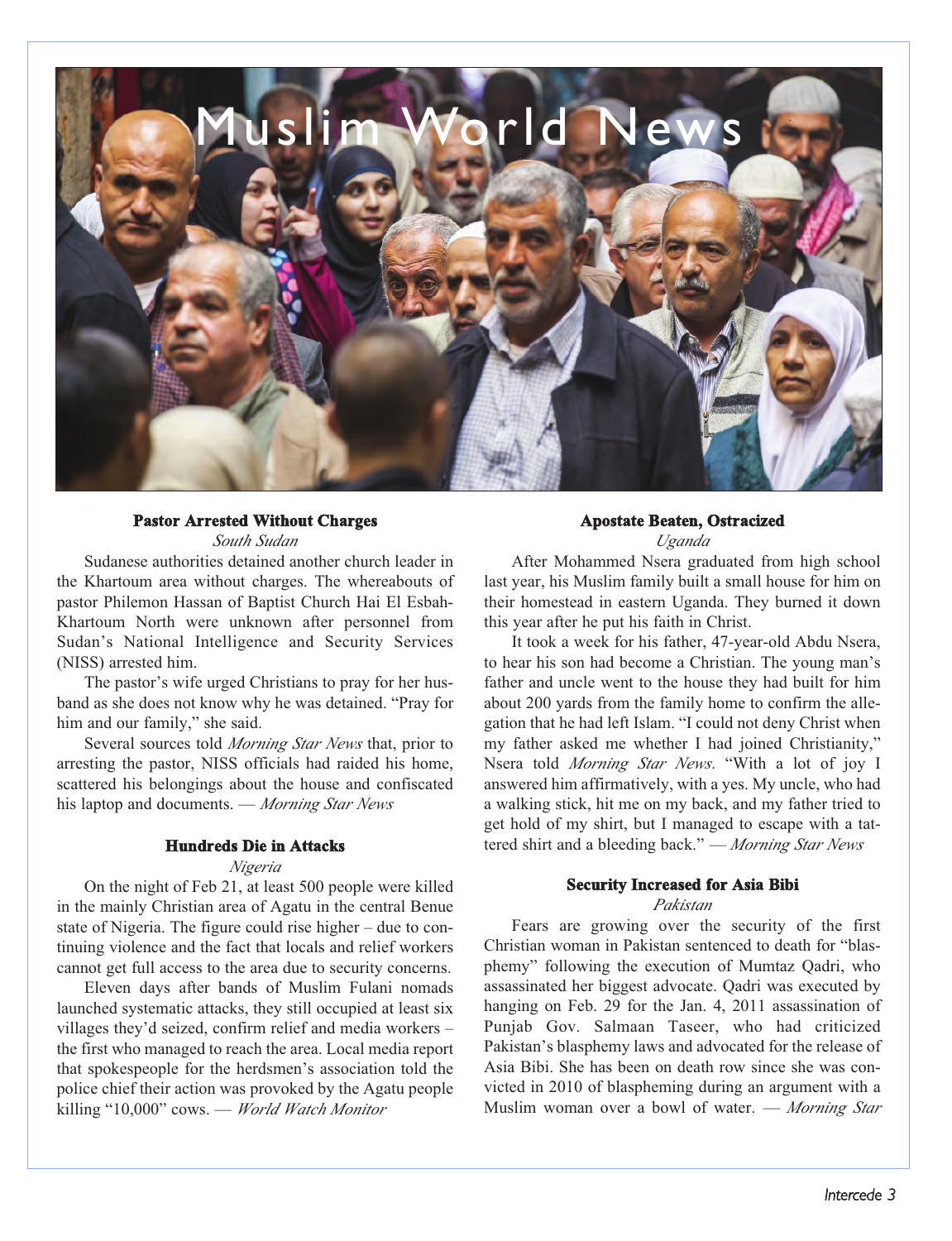### The Islamic

**Continued** 



**Who Succeeds Muhammad?** Muhammad died somewhat suddenly in Medina (now in Saudi Arabia) in A.D. 632, without an agreed-upon plan of succession. His followers immediately disputed who would lead the Muslim community. The majority, led by Abu Bakr, favored choosing a new leader by consensus. The minority, led by Ali, felt that only a blood relative should succeed Muhammad.

The majority view prevailed (referring to themselves as "Sunnis" – *people of the right way*) - and Abu Bakr became the first Caliph. The minority "party of Ali" (Arabic: *Shi'ites*) rejected the promotion of Abu Bakr. The Shi'ites ultimately moved their headquarters to modern-day Iraq. The Sunnis and Shi'ties fought each other frequently in the first Islamic century. Thus, the Sunni-Shi'ite split produced parallel lines of succession – and to this day 'the succession controversy' remains. The 'succession controversy' explains much of the fighting in the Middle East today (though non-militant Sunnis and Shi'ites have co-existed peaceably).<sup>2</sup>

**The First Caliph as "The Commander of the Faithful".** The early Caliphs were all companions of Muhammad. Each of them took on the military title, "The Commander of the Faithful." The second Caliph, Umar, spearheaded the conquest of the Holy Land, a large swath of North Africa, the Middle East and Central Asia. Subsequent Caliphs continued in this military role.

Based on their Quranic worldview, early Caliphs saw the world divided into the "House of Islam" (*Dar al-Islam*) and the "House of War" (*Dar al-Harb*). Their desire was to bring the entire world under Islamic governance, under the laws of *shariah* which were based on the teachings of Muhammad.

#### **Islamic History and the Abolition of the Caliphate.**

In Islamic history, Caliphates typically operated as dynasties. The most famous and enduring Caliphates were: the Umayyad Caliphate based in Damascus, Syria (A.D. 661- 750 ); the Abbasid Caliphate based in Baghdad, Iraq (750- 1258) and the Ottoman Empire, the seat of the Caliph based in Istanbul, Turkey (1362-1924). Most of the Caliphs passed rulership from father to son. Many were simply corrupt politicians – a reality that has raised the ire of pious Muslims throughout the centuries. Though all Caliphs were theoretically required to implement *shariah*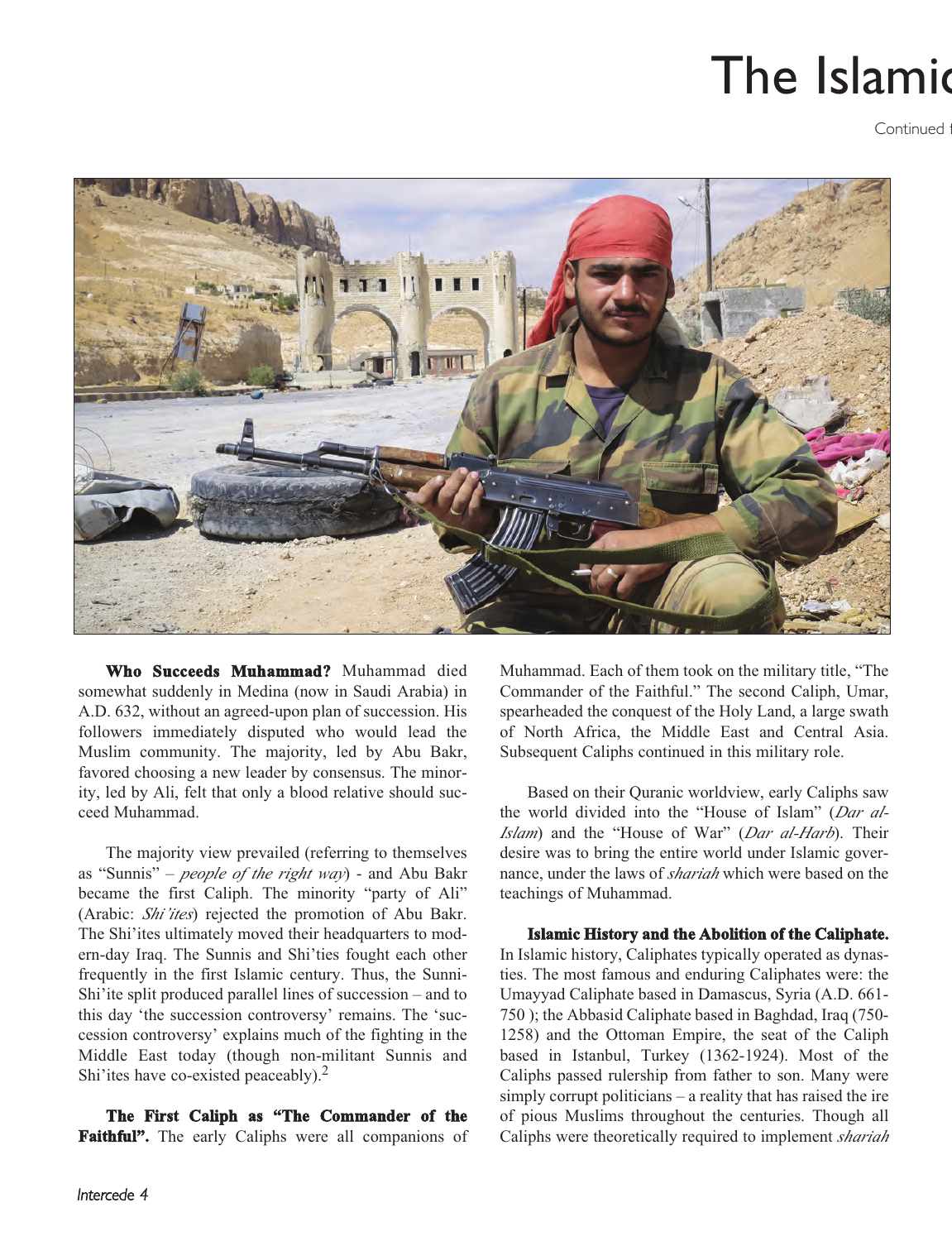### c Caliphate

from Page 1

(Islamic/Quranic law), some were more tolerant toward Christians and Jews than is ISIS.

During the latter part of the Ottoman Dynasty, the Muslim world fell largely under European colonial rule. Mustafa Kemal Ataturk, elected as the first president of the newly-formed Turkish Republic in 1923, formally abolished the Caliphate in 1924. The abolition of the Caliphate carried a significant symbolic meaning – since without it, there was no one political banner under which Muslims could rally. Muhammad's dream of a worldwide "House of Islam" – a house without borders – seemed dead for the time being. Militant Muslims would later bemoan the abolition of the Caliphate as an unmitigated tragedy and humiliation for Muslims.

**Caliphate Versus Nation-State.** The world at the dawn of this millennium is divided up into approximately 200 countries, or nation-states. Modern nation-states, including Muslim countries, are political units with geographical borders. Leaders of nation-states, regardless of their religious affiliation, seek to maintain their political power and geographical territory.

The Islamic Caliphate denies the legitimacy of all modern nation-states, along with their respective borders. According to the Islamic paradigm, all peoples should come under the government of Allah, as directed by the Caliph, who is the successor to Muhammad, the example for all mankind. The infidels who reject God, his government and his prophet, constitute the *House of War*, the bastions of unbelief. While some Islamic political movements have sought to bring change from within established governments, the Jihadist/Caliphate movement seeks to abolish these governments, and all borders, bringing the conquered territories and peoples under God's government – the Caliphate. Therefore, "ISIS" prefers not to describe itself as the Islamic State *in Iraq and Syria*, but simply as "IS" – the Islamic State.

**Why the Caliphate is a Bigger Potential Threat Than Any Individual Muslim Country.** Though ISIS may have fewer soldiers than even its neighbor Turkey, it is a bigger threat than any individual Muslim country for several reasons. First, the ISIS Caliphate seeks the abolition of all other governments, while other Muslim countries do not. Second, most Muslim governments and their leaders merely seek *regional* domination, while ISIS

seeks *world* domination. Third, while most Muslim governments operate according to political pragmatism, ISIS operates more according a deceptive spiritual ideology, driven by a warped, end-times eschatology.

Whereas Muslim nation-state leaders, such as the Saudi kings, have little basis upon which to "call" Muslims to come join their cause as brothers in arms, the story with ISIS is different. ISIS, in lifting the banner of the Caliphate, has declared itself to be the authority for all Muslims. Thus, ISIS invites all Muslims worldwide to join it as brothers (and sisters) in arms. Muslims may do this by coming to ISIS controlled-areas in Iraq and Syria through emigration (known as *Hijra*). The alternative for Caliphate-sympathetic jihadists is to fight against infidels on the home turf of the infidels themselves. In so doing, they hope to weaken these nations, with the ultimate goal that they will be overthrown and incorporated into the Caliphate. For example, the San Bernardino terrorist, Syed Farooq, conspiring with his wife Tashfeen Malik, left behind a successful job and newborn baby for the sake of Jihad. This is the call of the Caliph to rally behind the banner of the Prophet Muhammad. The call is to bring about Islamic world domination. This call is powerful and deceptive and should not be underestimated.

Given the vast potential threat ISIS poses to world peace, it is foolhardy of Western powers to not immediately crush this Caliphate while it is young and weak. Though ISIS does not have a large standing army, it is likely they would use nuclear weapons if they could obtain them. They might either detonate them or threaten to do so. By threatening to use weapons of mass destruction, the ISIS Caliphate could terrorize nation-states to relinquish their sovereignty to the Caliphate. In the meantime, ISIS continues to set up its infrastructure in the areas it has conquered.

**Muslims Are Fleeing the Caliphate.** Those following the news have witnessed that non-Muslims living under ISIS' rule have suffered loss of religious freedoms, beheadings, crucifixions, subjection to sex slavery, and genocide. Yet, even Muslims have sought to flee the Caliphate once they have seen ISIS' barbarism up close. This includes some disillusioned Jihad fighters, as well as Muslims in Syria who took a wait-and-see approach to ISIS' rule.<sup>3</sup> Since ISIS controls a relatively small area  $$ *continued on page 6*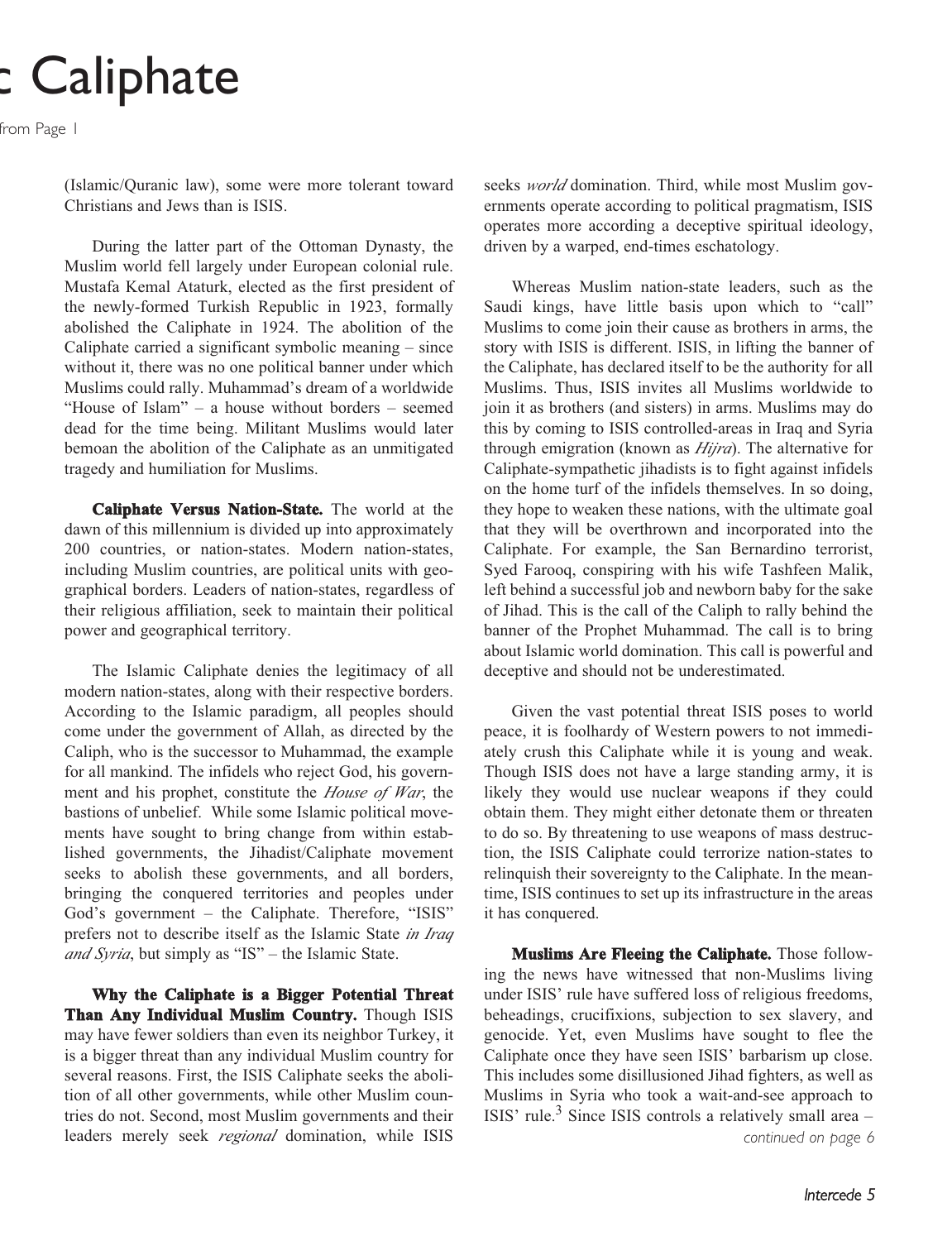## The Islamic Caliphate

continued from page 5

parts of two countries – many refugees have escaped. If ISIS were to expand its rule, it might become harder for refugees to find routes of escape. The blame for the current Middle Eastern refugee crisis must be placed squarely upon ISIS, due to the terror it has instilled upon helpless civilians. Many Muslims worldwide would prefer *not* to live under the Caliphate. Yet they will have to live under the Caliphate – and serve it if they are conquered by it – as their forefathers were centuries ago.

**The Lord Jesus Christ and His Kingdom.** In stark comparison to Muhammad, Jesus needed no military or political successor upon His ascension to heaven. Jesus merely commanded His disciples to go into all the world preaching the Gospel – armed only with love, filled with the Holy Spirit, and dependent on the protection of God. Instead of ISIS' command to kill others, Church history recounts all of Jesus' original disciples, except for John (and Judas) were martyred, laying down their lives so others could receive the message of salvation.

*Prayer Profile: Tausug, Moro Joloano, Philippines*



The Tausug are the most dominant of all South Philippine Muslim groups. Most reside on the island of Jolo. 98% of the Tausug are Sunni Muslims, with a 2% Christian minority.

1. Pray that God will protect and use the Tausug believers as bold witnesses to their own people.

2. Ask God to raise up more prayer teams to intercede for the Tausug.

\*For more information, see joshuaproject.net

Muhammad sought to set up a temporal, earthly kingdom, based on force and manipulation. Jesus sought to set up an eternal, heavenly kingdom, with its primary initial location in the hearts of His followers. Jesus clearly told His disciples, "My kingdom is not of this world. If my kingdom were of this world then my servants would be fighting…but as it is, My kingdom is not of this realm" (John 18:36, NASB). Indeed, Jesus' kingdom is an eternal and borderless kingdom, of which the "government will rest on His shoulders" (Isa. 9:6).

**A Time for Harvest.** Many Muslims who have suffered under the iron grip of ISIS are now open to the gospel. While ISIS uses fear and force to enslave millions, Jesus came to set people free. It is our golden opportunity to share the good news of Jesus with Muslims. There is no more promising time to reach out to Muslims than now. And for all Christians who intercede, now is the strategic hour to pray for the salvation of all caught in the spiritual deception behind the ISIS Caliphate.

<sup>1</sup> See for example: "ISIS and Islam," al-Hayat TV, 2015, https://www.youtube.com/watch?v=Q1VkTFanXj0; *God's Caliph: Religious Authority in the First Centuries of Islam*, by Patricia Crone and Martin Hinds, Cambridge University Press: Cambridge, 2003; *The Arabs in History*, by Bernard Lewis, Oxford University Press: Oxford, 2002; https://en.wikipedia.org/wiki/Caliphate, with associated links.

<sup>2</sup> The Shi'ites, having lost the battle for the Caliphate, set up a rival system to the Sunni Caliphs. Shi'ites call this the rule of the Imams—*Imamate*—among Ali and his descendants. (Ali was also a first cousin and son-in-law to Muhammad). Therefore, the Shi'ite leaders of today's Islamic Republic of Iran see themselves as the legitimate leaders of the Muslim world. Though they do not describe themselves as Caliphs, they see their movement as a *de facto* Caliphate. Instead, they call their governance the "Guardianship of the Righteous Clerics."

<sup>3</sup> See, for example, "Muslims are Fleeing in Droves: ISIS Suddenly Has a Caliphate Problem," http://www.businessinsider.com/isis-propaganda-videos-on-europerefugees-2015-9, and "ISIS Women and Enforcers in Syria Recount Collaboration, Anguish and Escape," http://www.nytimes.com/2015/11/22/world/middleeast/isi s-wives-and-enforcers-in-syria-recount-collaborationanguish-and-escape.html.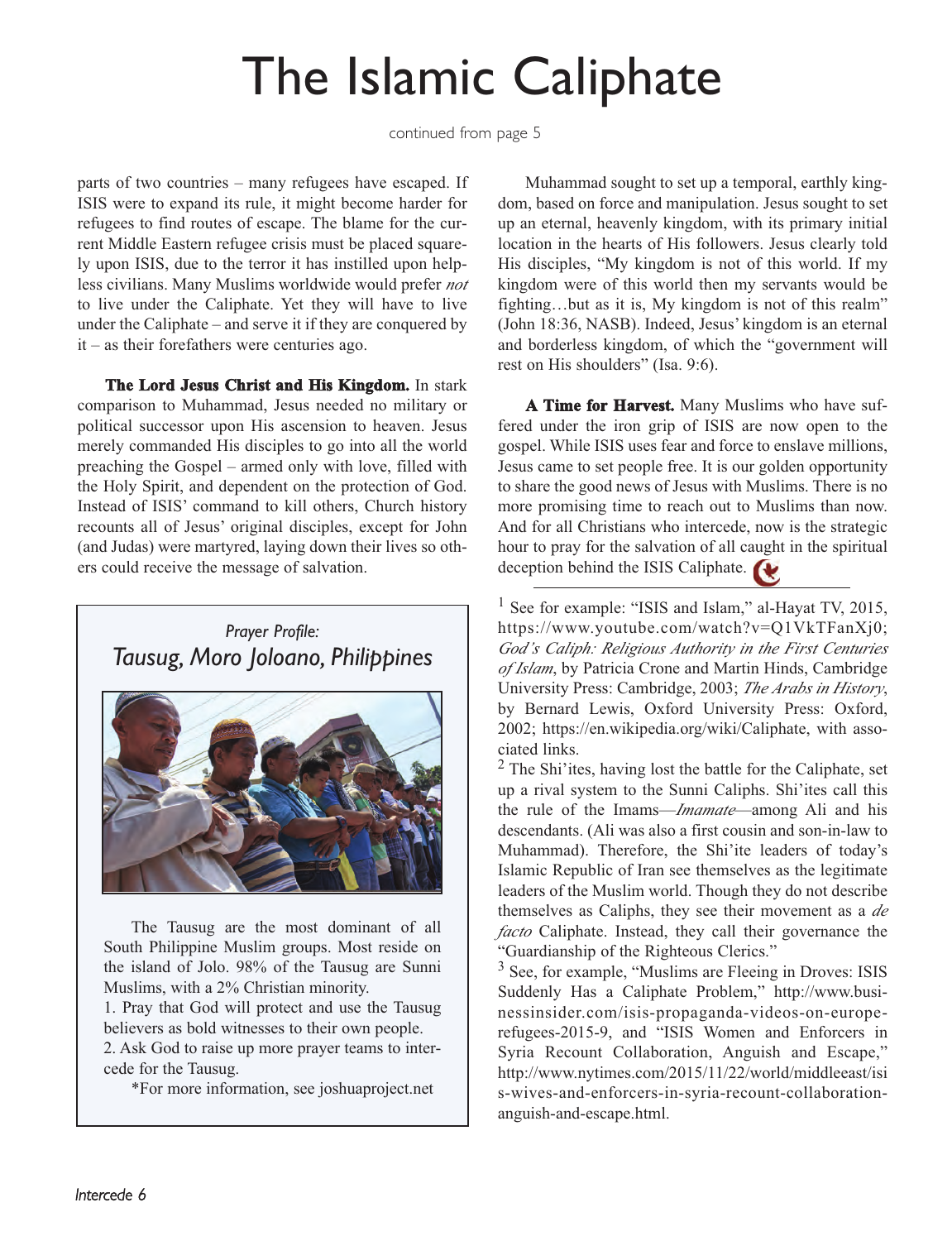# **JUMAA PRAYER FELLOWSHIP**

*Jumaa Prayer is now on Facebook. Please join today: Facebook.com/JumaaPrayer*

#### **Friday, May 6, 2016. Please pray for**

*…more Arabic speakers* to assist in ministry to refugees in Greece.

*…Institute of Islamic Studies classes* at an Asian Seminary during May 9-13.

*…protection for 'Abed',* an Afghan follower of Jesus, who oversees humanitarian ministries in majority-Muslim areas of India.

#### **Friday, May 13, 2016. Please pray for**

*…the Xinjiang province of China,* home to 15 million Muslim Uyghurs.

*…Sudan,* where leaving Islam is punishable by death. 98% of Sudan's population of 36 million are Muslims.

*…refugees continuing to arrive in Europe.* Most are dealing with the after-effects of war, including the loss of family and home.

#### **Friday, May 20, 2016. Please pray for**

*…Institute of Islamic Studies classes* in El Salvador during May 26-28.

*…'Yunis' in Tunisia,* who is under pressure to recant his decision to follow Christ. His wife divorced him and he lost his job.

*…Christian women and girls* in some areas of Pakistan, who are vulnerable to rape and forced marriage to 'fundamentalist' Muslims.

#### **Friday, May 27, 2016. Please pray for**

*…Institute of Islamic Studies classes* in El Salvador during June 2-4.

*…expatriates in Arabian Gulf countries,* who seek to discreetly share their faith.

*…for Muslim women and children* who seek encouragement at the 'Peace Center' in Iraqi Kurdistan.

#### *I urge, then, first of all that requests, prayers, intercession and thanksgiving be made for everyone. — 1 Timothy 2:1, NIV*

*Intercede 7*